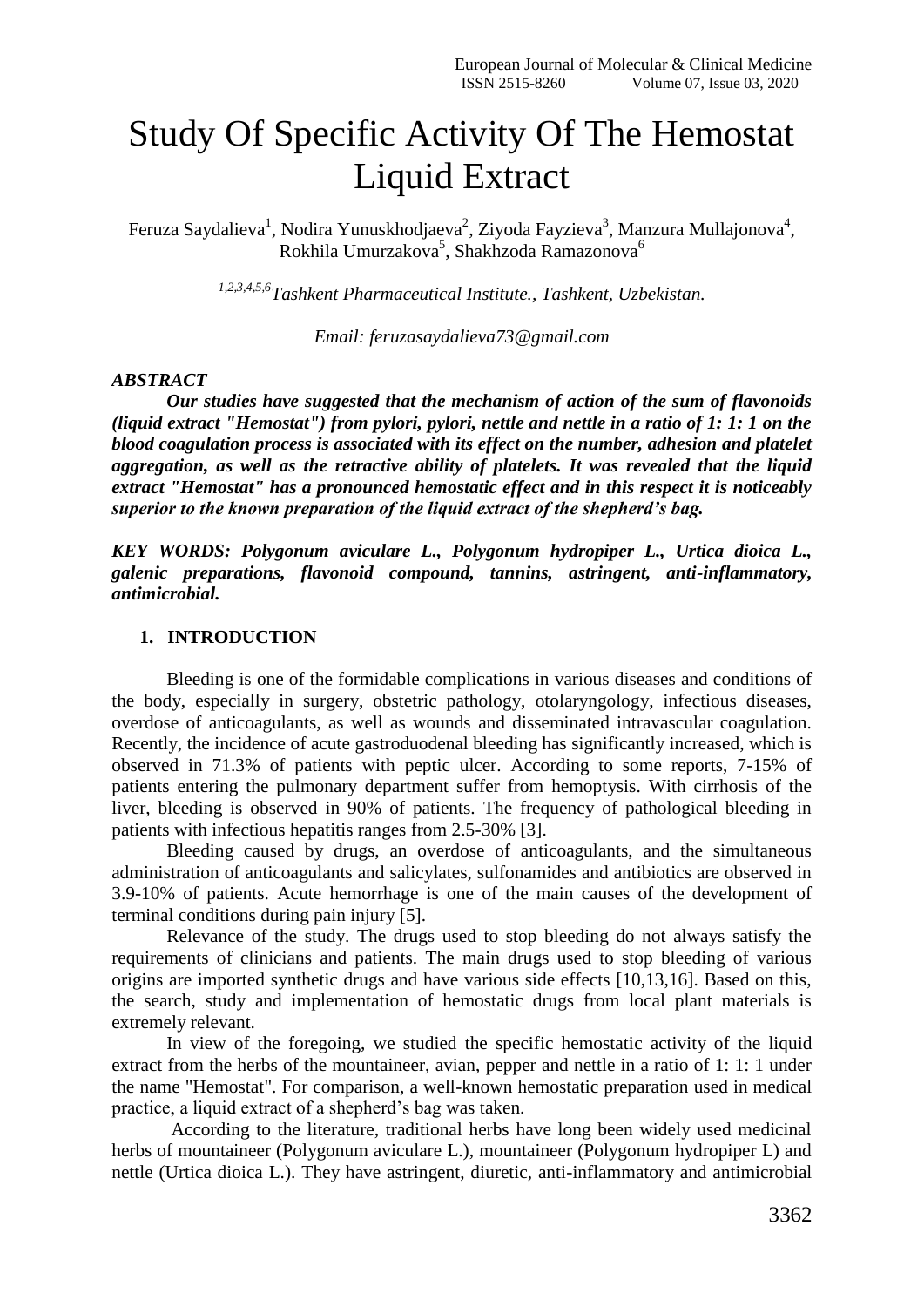effects. In particular, folk medicine, galenical preparations from the herbs of the mountaineer, pepper, and nettle in the form of infusion, decoction are used for diseases of the liver, kidneys, bladder, uterus, stomach ulcer and hemorrhoids as anti-inflammatory, diuretic and hemostatic agents [1,2,4 8,11,15,18,19]. Preparations of avian highlander, pepper mountain and nettle due to the content of flavonoid compounds (avicularin, quercetin, isoramnetin, myricetin, kempferol, luteolin), flavonol derivatives (ramnazine, hyperoside), tannins, phylloquinone, vitamins B2, B6 , K, carotene, pantothenic acid, coumarins, chlorophyll, as well as essential oils, mucus, fats, sugars, silicic acid compounds, a significant amount of trace elements-iron, copper, vanadium, calcium, magnesium and silver have an astringent, anti-inflammatory and antimicrobial effect [ 7,12,15,20,21,22].

Shepherd's bag is a famous medicinal plant. The shepherd's bag contains a large amount of vitamins B, C, provitamin A, risnoglycoside gisopen, tannins, flavonoids, phenolic glycosides [9,13].

Preparations of a shepherd's bag have many medicinal properties. They have a pronounced hemostatic effect, especially with hemorrhages with a due to insufficient formation of fibrin. In addition, they enhance the contractility of the smooth muscles of the uterus, which is explained by the presence of essential oil and other compounds in the plant, as well as, apparently, the action of acetylcholine. The leaves of the shepherd's bag have a high phytoncide activity. Plant preparations increase intestinal motility. Aqueous and alcoholic extracts of grass plants have hypotensive, choleretic, diuretic properties. There is a high efficiency of the grass of the shepherd's purse in case of renal bleeding in those cases when the previously used hemostatic agents did not give a positive result. The grass of the shepherd's bag is part of the official hemostatic collection [14,18].

The purpose of the scientific work is to study the effect of the Hemostat liquid extract on blood coagulation processes and the effect of the studied drug on capillary permeability.

## **2. MATERIALS AND METHODS**

1-Experiment: In this series of experiments, we studied the effect of the sum of the flavonoids of the liquid extract from the mountaineer, pylori and nettle on the time of bleeding and on the amount of blood loss. The experiments were carried out on 18 rats weighing 160-185 g, both sexes. This test reflects the vascular-platelet mechanism of hemostasis and is determined by the number and state of platelets by their ability to adhesion and aggregation [6,18].

The results are shown in table -1.

| $N_2$            | The studied drugs and                  | Bleeding time     |      |        | <b>Blood loss time</b> |       |        |
|------------------|----------------------------------------|-------------------|------|--------|------------------------|-------|--------|
|                  | their doses                            | Seconds           | $\%$ |        | Mg                     | %     | P      |
|                  | Control                                | $320 \pm 20$      | 100  |        | $407 + 24$             | 100   |        |
| 2.               | Liquid<br>extract                      | $177 + 14$        | 55   | < 0.01 | $140 \pm 12$           | 34    | < 0.01 |
|                  | "Hemostat": $2 \text{ mg} / \text{kg}$ |                   |      |        |                        |       |        |
| 3.               | Liquid<br>extract                      | $143 \pm 11$      | 45   | < 0.01 | $100 \pm 10$           | 25    | < 0.01 |
|                  | "Hemostat": $4 \text{ mg} / \text{kg}$ |                   |      |        |                        |       |        |
| $\overline{4}$ . | Shepherd's Bag Liquid                  | $211,6 \pm 13,94$ | 66   | < 0.05 | $170 \pm 13.93$        | 41,76 | < 0.01 |
|                  | Extract $4 \text{ mg} / \text{kg}$     |                   |      |        |                        |       |        |

Table 1. The bleeding time and the amount of blood loss in rats 60 minutes after administration of the hemostat liquid extract (M  $\pm$  m; n = 6)

P <0.01 with respect to control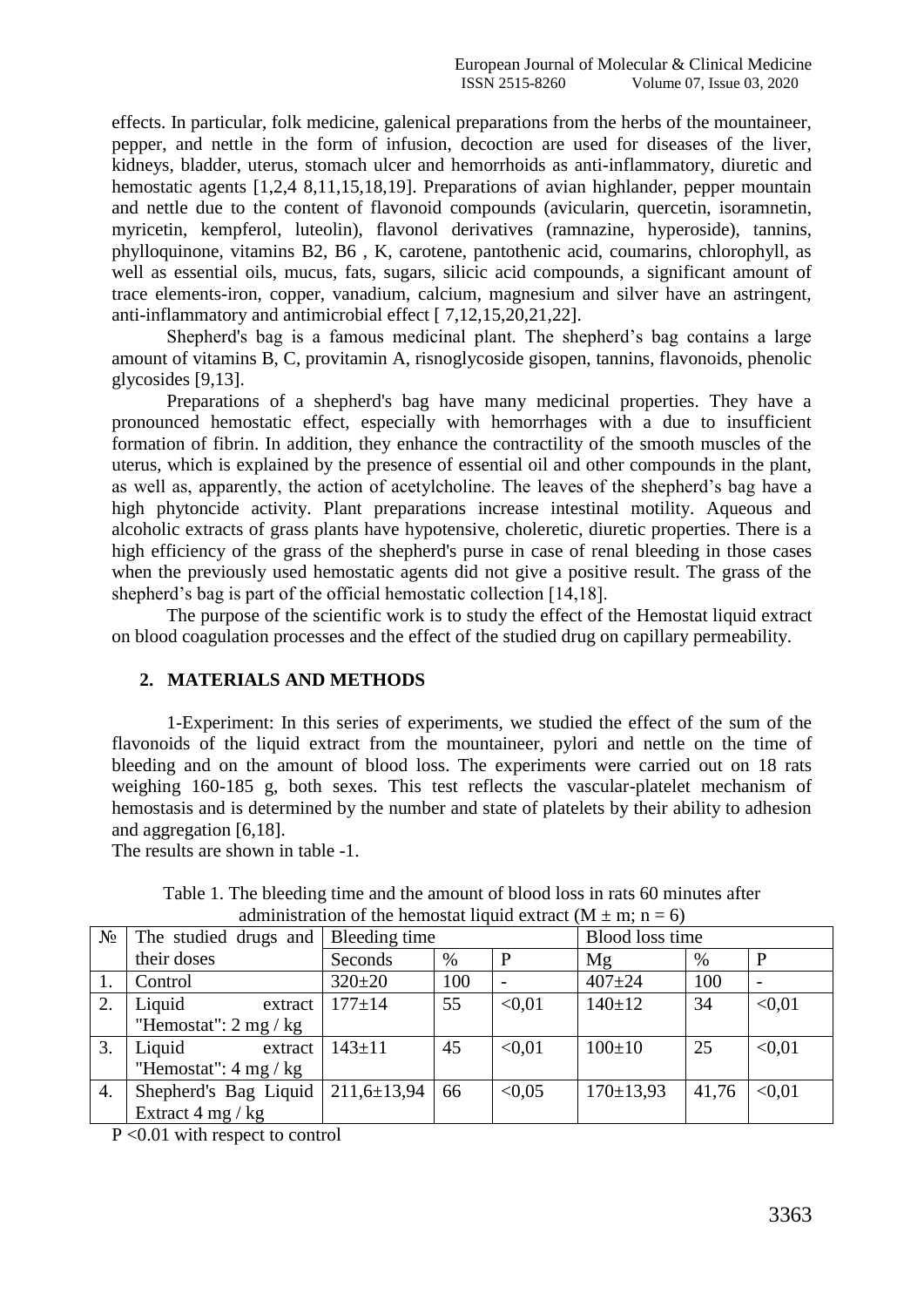2-Experiment: In this series of experiments, we studied the effect of the sum of flavonoids isolated from avian mountaineer, mountaineer perennial and nettle (ie, liquid extract "Hemostat") on the process of blood coagulation of rabbits.

The general orientation of the coagulation process was judged by the records of thromboelastograms performed on a thromboelastograph - Thrombus-2.

Thromboelastography makes it possible to draw a conclusion about the general direction of changes in the blood coagulation process, changes in the phases of prothrombinase, thrombin and fibrin formation, and diagnose acute fibrinolysis [6]. The results are shown in table -2.

Table 2. The effect of flavonoids from the liquid extract "Hemostat" on the indicators of thromboelastograms (TEG) of rabbits with a single oral administration, a dose of 0.5 ml / kg  $(M \pm m; n = 6)$ 

| $\ast$<br><b>TEG</b> | Research time, from the moment of drug administration, minutes. |                 |                  |                  |  |  |  |
|----------------------|-----------------------------------------------------------------|-----------------|------------------|------------------|--|--|--|
| indicators           |                                                                 |                 |                  |                  |  |  |  |
|                      | Исход                                                           | 30              | 60               | 120              |  |  |  |
| R, mm                | $45 \pm 4,0$                                                    | $10+1,0$        | $20 \pm 2.0^*$   | $28 \pm 2.0*$    |  |  |  |
| $K, \, \text{mm}$    | $27 + 1,7$                                                      | $7 \pm 0.6*$    | $7 \pm 0.4*$     | $14\pm1.0*$      |  |  |  |
| $R+K$ , mm           | $72 + 5,2$                                                      | $17\pm1.3*$     | $27 \pm 2.0*$    | $42 \pm 3.0$     |  |  |  |
| R/K                  | $1,7+0,1$                                                       | 1,40,1          | $2,9+0,2*$       | $2,0\pm0,2$      |  |  |  |
| MA, mm               | $45 \pm 1,0$                                                    | $47+1,4$        | $48 \pm 1.0$     | $45 \pm 1.0*$    |  |  |  |
| t, mm                | $100 \pm 10$                                                    | $100 \pm 10$    | $100 \pm 10$     | $120 \pm 10$     |  |  |  |
| S, mm                | $130 \pm 11$                                                    | $107 \pm 10*$   | $107 \pm 10*$    | $134 \pm 12$     |  |  |  |
| T, mm                | $185 \pm 15$                                                    | $117 \pm 10^*$  | $127 \pm 12*$    | $162 \pm 14$     |  |  |  |
| Ci                   | $0,82{\pm}0,05$                                                 | $2,8+0,2*$      | $1,8+0,1*$       | $1,1\pm0,1*$     |  |  |  |
| E                    | $82 \pm 6$                                                      | 89±6            | $92+8*$          | $82 \pm 6*$      |  |  |  |
| <b>ITP</b>           | $0.63 \pm 0.04$                                                 | $0.84 \pm 0.06$ | $0.86 \pm 0.06*$ | $0.61 \pm 0.04*$ |  |  |  |

P <0.01 with respect to control

3-Experiment: In this series of experiments, the liquid extract and the dry extract from the herbs of the mountaineer, pylori, and nettle "Hemostat" have a similar effect The results are shown in table-4.

Table 4. The influence of the liquid extract "Hemostat" on indicators thromboelastogram (TEG) of rabbits with a single oral administration, dose of 0.5 ml / kg ( $M \pm m$ ; n = 6)

| TEG indicators    | Research time, from the moment of drug administration, minutes. |               |               |               |  |  |
|-------------------|-----------------------------------------------------------------|---------------|---------------|---------------|--|--|
|                   | Outcome                                                         | 30            | 60            | 120           |  |  |
| $R, \, \text{mm}$ | $20 \pm 2.0$                                                    | $8 + 0.5$     | $7 \pm 0.5*$  | $45 \pm 3.0$  |  |  |
| $K, \, \text{mm}$ | $12+1,0$                                                        | $10+2,6$      | $10+1,0$      | $25 \pm 2.0$  |  |  |
| $R+K$ , mm        | $32+2,2$                                                        | $18 \pm 6.0*$ | $17+1,0*$     | $70 \pm 5.2*$ |  |  |
| R/K               | $1,7+0,1$                                                       | $0,8{\pm}0,1$ | $0,7{\pm}0,2$ | $1,8+0,1$     |  |  |
| MA, mm            | $48 \pm 1,0$                                                    | $54 \pm 1.4$  | $49 \pm 1.0*$ | $43 \pm 1.0$  |  |  |
| t, mm             | $110 \pm 10$                                                    | $110 \pm 10$  | $110 \pm 10$  | $120 \pm 11$  |  |  |
| S, mm             | $122 \pm 11$                                                    | $120 \pm 11$  | $110+11$      | $145 \pm 13$  |  |  |
| T, mm             | $135 \pm 12$                                                    | $128 + 11$    | $117 \pm 11$  | $190 \pm 16$  |  |  |

 $*$  P < 0.05 with respect to control.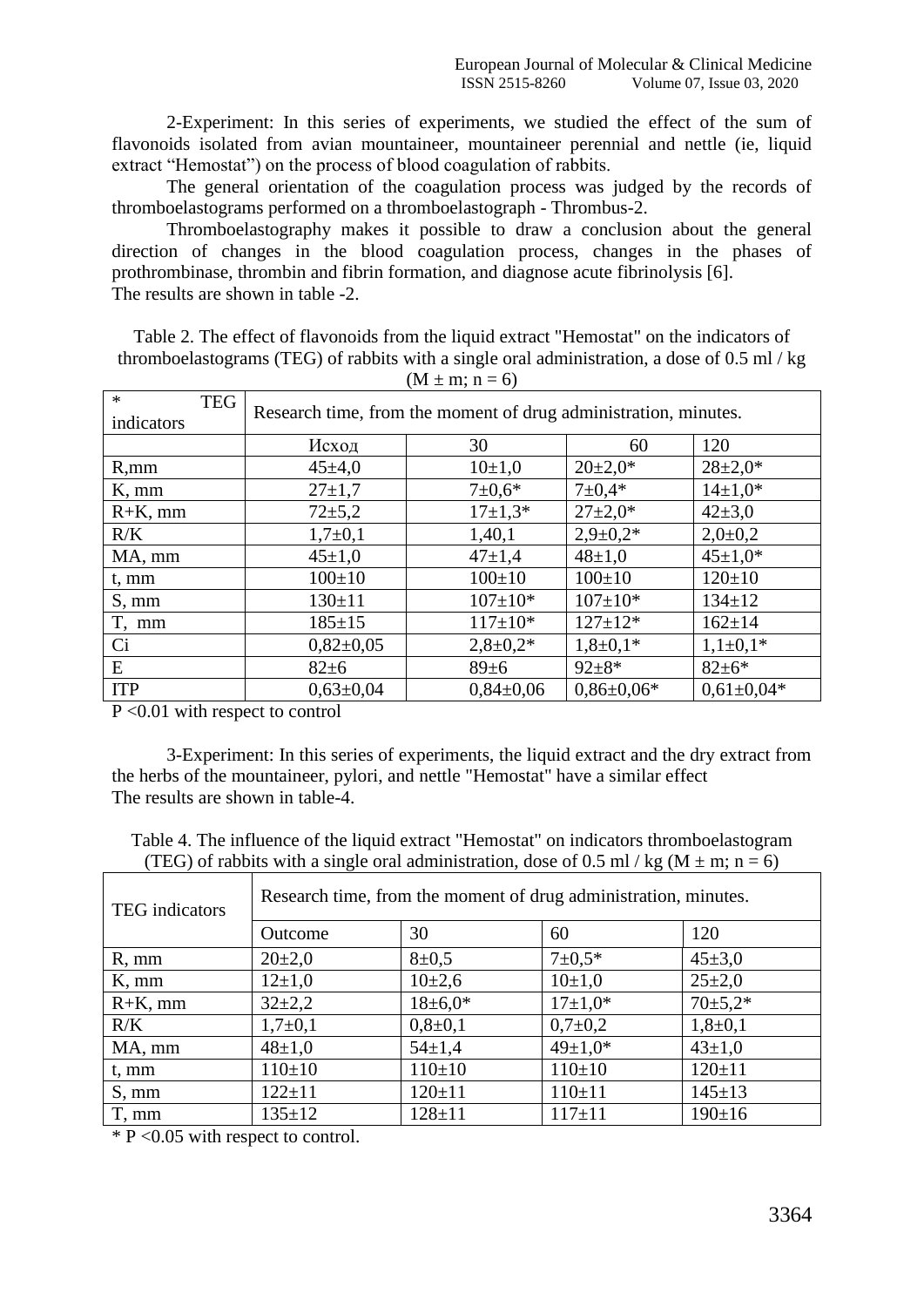4-Experiment: In this series of experiments, we studied the effect on the number and on the functional activity of platelets in rabbits in order to identify the mechanism of action of the hemostatic effect of the studied drug "Hemostat"

The Hemostat liquid extract was administered intravenously at a dose of 0.5 ml / kg, which was previously diluted 5 times. The drug was studied in dynamics: baseline, after 30, 60, 120 minutes from the start of drug administration. The results are shown in table-4.

Table 4. The influence of the studied preparation from the herbs of the mountaineer, bird's, mountaineer and nettle - "Hemostat" on the number and functional activity of platelets with a single intravenous administration to rabbits at a dose of 1 mg/kg ( $M + m$ ; n = 6)

| onigic intravenous authinistration to rabbits at a gose of 1 mg/ $Rg$ (in $\pm$ m, n $= 0$ ) |                        |                                         |              |              |                     |  |
|----------------------------------------------------------------------------------------------|------------------------|-----------------------------------------|--------------|--------------|---------------------|--|
| $N_2$                                                                                        | Indicators in %        | Time since drug administration, minutes |              |              |                     |  |
|                                                                                              |                        | Outcome                                 | 30           | 60           | 120                 |  |
| 1.                                                                                           | Platelets, $10^9$ / L% | $400 \pm 12$                            | $550 \pm 20$ | $800 \pm 16$ | $850 \pm 15$        |  |
|                                                                                              |                        | 100                                     | 138          | 200          | 212                 |  |
| 2.                                                                                           | Clot retraction, min%  | $13 \pm 0.8$                            | $9 \pm 0.6$  | $7 \pm 0.4$  | $6 \pm 0.4$         |  |
|                                                                                              |                        | 100                                     | 75           | 58           | 50                  |  |
| 3.                                                                                           | Platelet adhesion,%    | $20 \pm 1,0$                            | $28 \pm 3.0$ | $38 \pm 4.0$ | $\sqrt{45} \pm 2.4$ |  |
|                                                                                              |                        | 100                                     | 140          | 190          | 225                 |  |
| 4.                                                                                           | Spontaneous            | $25 \pm 1,4$                            | $36 \pm 2.6$ | $44 \pm 2,4$ | $35 \pm 2,4$        |  |
|                                                                                              | aggregation in%        | 100                                     | 144          | 176          | 140                 |  |

5-Experiment: In this series of experiments, capillary permeability disorders were studied. A model of capillary permeability disturbance was called by the methods of Yu.N. Nuraliev and G.A. Mednik [6, 16, 17].

The experiments were performed on 60 white mice of both sexes weighing  $20 \pm 2$  g. For a quantitative study of changes in capillary reactivity, a method based on recording the time of development of disturbances in the capillary permeability of the skin of white mice when a standard p-xylene agent was applied to it. The Hemostat liquid extract was administered orally once at a dose of 0.15 ml / kg 60 minutes before the administration of trypan blue. The liquid extract was previously diluted with distilled water 10 times. The control group was injected with 0.5 ml. water-alcohol solution diluted in a similar way. Taking into account the fact that quercetin is formed from avicularin flavone glycoside by hydrolysis, vitamin P and rutin (close to quercetin) were taken at a dose of 3 and 5 mg / kg, respectively.

## **3. RESULTS AND DISCUSSION**

1. As can be seen from table-1, the blood coagulation time after 60 minutes after the intraperitoneal injection of the sum of flavonoids of the liquid extract of the studied plants of the mountaineer, mountaineer perennial and nettle decreased in doses of 2 and 4 mg  $/$  kg, respectively, from  $320 \pm 20$  sec to  $177 \pm 14$  that is, 1.8-2.2 times. Under similar conditions, the liquid extract of the shepherd's bag at a dose of 4 mg / kg reduced the bleeding time to  $211.6 \pm 13.94$  seconds, that is, 1.5 times.

A similar picture is observed when studying the amount of blood loss. So, in the control, this indicator was  $407 \pm 24$ , and in doses of 2 and 4 mg / kg under the influence of the studied drug was  $140 \pm 12$  and  $100 \pm 10$  mg, respectively. With the introduction of 4 mg / kg of liquid extract of the shepherd's bag, this indicator was  $170 \pm 13.93$  mg.

The studied drug "Hemostat" significantly reduces the bleeding time and the amount of blood loss in rats. A similar effect was noted with the introduction of the liquid extract of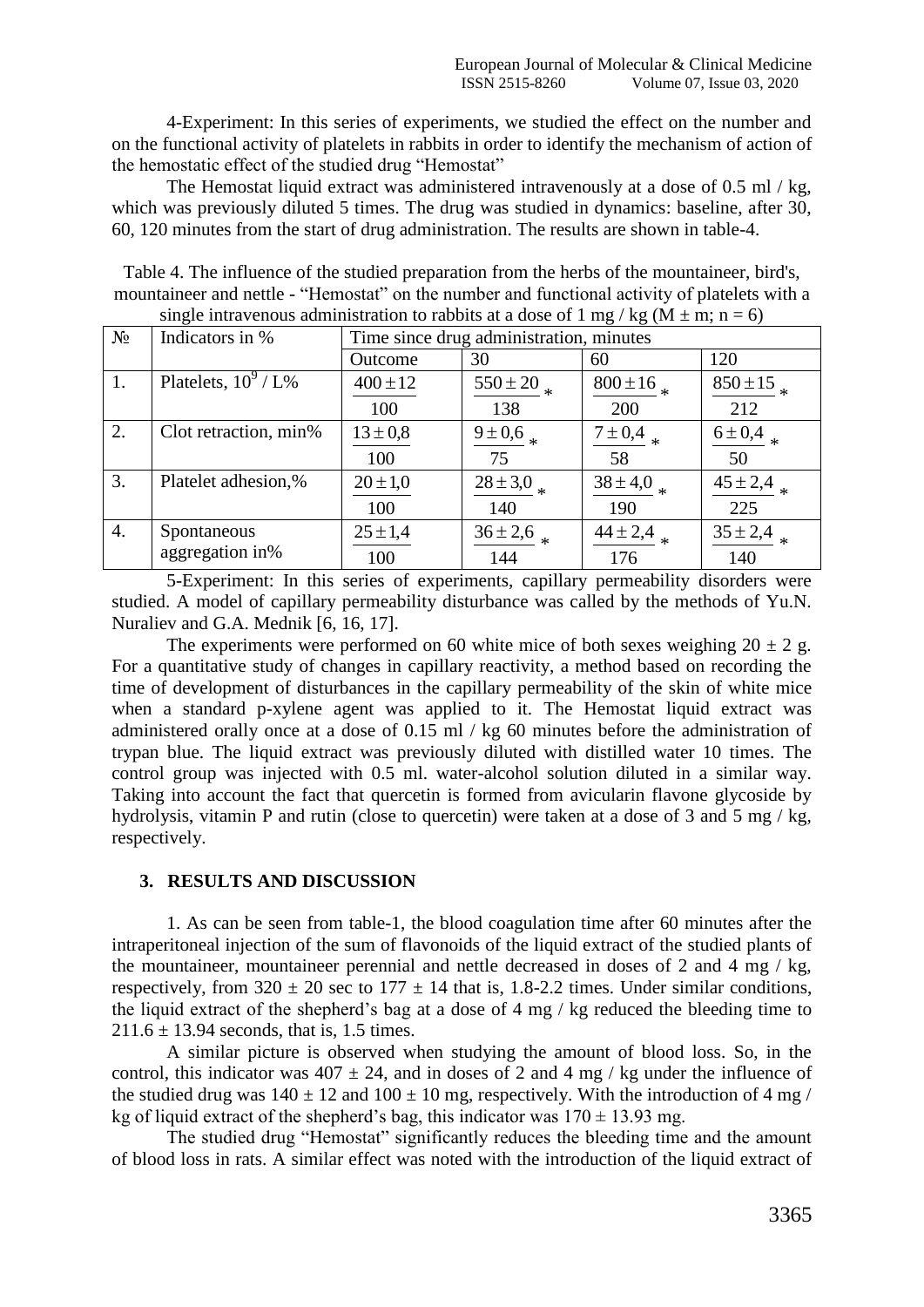the shepherd's bag, but they were relatively less pronounced than the studied liquid extract "Hemostat".

2. As can be seen from table -2, the sum of flavonoids obtained from bird highlander, mountaineer list and nettle at a dose of 1 mg / kg after 30 minutes lengthened the reaction time by 4.5 times by 4.5 times - K from 454.0 to 101.0 mm. It characterizes the 1st phase of blood coagulation, and reflects the rate of thromboplastin formation. After 60 minutes, this figure was 202.0 mm, and 2.3 times less than in the outcome. After 120 minutes, the Kreaction time was 282.0 mm, and was 38% shorter.

Similarly, after 30-60 minutes, the clot formation time indicator, K, which depends on the concentration of thrombin formed and the amount of fibrinogen, decreased from 27I, 7 to 70.6 mm, or by 74%. After 120 minutes, this figure was 141.0 mm and was 48% shorter than the outcome.

R / K is the constant of the use of prothrombin, it expresses the ratio of the rate of generation of thromboplastin (K) to the amount of thrombin formed (K). The decrease in the constant is affected not so much by an excess of thrombin, but by the rate of its formation, and by an increase, there is more activity and less speed. From table b it can be seen that after 30 minutes the rate of thrombin formation increased by 1 8%, and after 60 minutes the thrombin activity increased by 71% with respect to the outcome. After 120 minutes, this indicator did not differ from the outcome.

 $R + K$  is a non-specific coagulation constant that expresses the total duration of blood coagulation. It has approximately the same clinical significance as the determination of plasma tolerance to heparin and reflects the content of antithrombin III. In our studies, the maximum reduction in this indicator occurs in 30 minutes (76%) and amounts to 171.3 mm (outcome  $72 \pm 5.2$  mm). After 60 minutes it is 272.0 mm, and after 120 - 423.0 mm.

The hypercoagulant effect of the sum of flavonoids from avian mountaineer, mountaineer list and nettle on the blood of intact rabbits confirms, and an increase in the index of hypercoagulation Ci 3.4-2.2 times after 30-60 minutes from the time of administration of the drug.

The maximum amplitude of MA and the elasticity of clot E varied within the initial parameters.

3. As can be seen in table-3, the maximum effect of the sum of flavanoids from the highlander, bird highlander and nettle occurs after 30 minutes. Duration of action is more than 120 minutes. The drug affects the first and second phases of blood coagulation thromboplastin formation, increases the rate of formation and activity of thrombin, and possibly affects the plasma tolerance to heparin.

In this series of experiments, the liquid extract and the dry extract from the herbs of the mountaineer, bird's mountain, and nettle have a similar effect.

4. As can be seen in table -4, intravenous administration of the studied drug at a dose of 1 mg / kg caused within 30-120 min, an increase in the number of platelets in peripheral blood by 38-112%. Moreover, the maximum increase in platelet count occurred in 120 minutes from the start of drug administration and amounted to  $850 \pm 25$  \* 109 / l, respectively.

Under the influence of the sum of flavonoids of the Hemostat liquid extract, there are platelets in the blood with increased functional activity. Moreover, after 60 minutes adhesion increased from  $20 \pm 2.0\%$  to  $38 \pm 3.0\%$  or 90%. The maximum increase in adhesion was observed after 120 minutes from  $20 \pm 1.0$ % to  $45 \pm 4.0$ % or 123%. The drug after 30 minutes changed spontaneous platelet aggregation from  $25 \pm 1.4$  to  $36 \pm 2.6$  or by 44%. After 60 and 120 minutes, he increased by  $44 \pm 2.4$  and  $35 \pm 2.4$ , respectively, or by 76% and 40%.

The effect of the liquid extract on the platelet retractivity is indicated by a reduction in clot retraction time after 30 minutes from  $13 \pm 0.8$  minutes to  $9 \pm 0.6$  minutes or by 25%,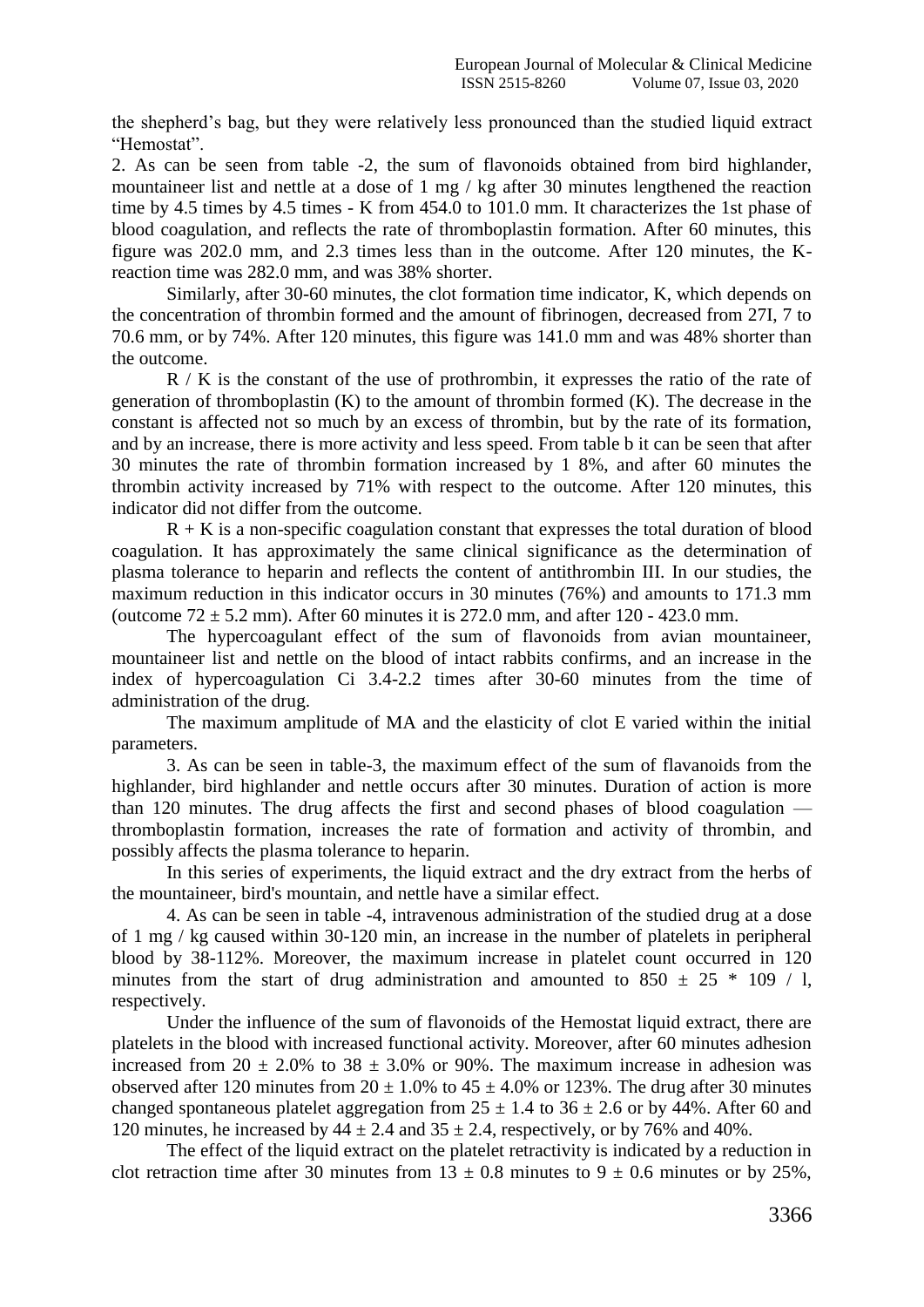after 60 to  $7 \pm 0.4$  minutes or by 42% and after 120 minutes to  $6 \pm 0.4$  minutes or 50%.5. The results of the experiments showed that the liquid extract "Hemostat" at a dose of 0.5 ml / kg increases the time of staining of the skin of mice from  $5.8 \pm 0.25$  to  $8.9 \pm 0.8$  minutes or the resistance of capillaries increased by 53%.

Vitamin P in the studied doses increases the staining time of the skin of mice from 6.8  $\pm$  0.5 to 10.0  $\pm$  1.0 and 8.9  $\pm$  0.9 minutes or by 47 and 30%, respectively. Rutin at a dose of 3 and 5 mg / kg increased the staining time of the skin of mice from  $6.8 \pm 0.5$  to  $8.6 \pm 0.5$  and  $9.5 \pm 0.6$ , or by 26% and 40%.

Thus, the "hemostat" liquid extract, one hour after administration, lowers the permeability of capillaries of the skin of mice by 1.5 times and surpasses the action of vitamin P and rutin in activity.

## **4. CONCLUSION**

Thus, our studies have suggested that the mechanism of action of the sum of flavonoids (liquid extract "Hemostat") from pylori, pylori and nettle in a ratio of 1: 1: 1 on the blood coagulation process is associated with its effect on the quantity, adhesion and platelet aggregation, as well as the retractive ability of platelets. Therefore, the studied liquid extract "Hemostat" has a pronounced hemostatic effect and in this respect it is noticeably superior to the known preparation of the liquid extract of the shepherd's bag. Based on the results of our experiments, we can conclude that the expansion of the arsenal of hemostatic agents of plant origin is very important, since herbal preparations are more easily absorbed by the body and practically do not have side effects.

## **5. REFERENCES**

- [1] Kant, N., Saralch, S., & Singh, H. (2011). Ponderomotive self-focusing of a short laser pulse under a plasma density ramp. *Nukleonika*, *56*, 149-153.
- [ 2] Patyar, S., & Patyar, R. R. (2015). Correlation between sleep duration and risk of stroke. *Journal of Stroke and Cerebrovascular Diseases*, *24*(5), 905-911.
- [ 3] Khamparia, A., & Pandey, B. (2015). Knowledge and intelligent computing methods in e-learning. *International Journal of technology enhanced learning*, *7*(3), 221-242.
- [ 4] Singh, A., Lin, Y., Quraishi, M. A., Olasunkanmi, L. O., Fayemi, O. E., Sasikumar, Y., ... & Kabanda, M. M. (2015). Porphyrins as corrosion inhibitors for N80 Steel in 3.5% NaCl solution: Electrochemical, quantum chemical, QSAR and Monte Carlo simulations studies. *Molecules*, *20*(8), 15122-15146.
- [ 5] Singh, S., Kumar, V., Upadhyay, N., Singh, J., Singla, S., & Datta, S. (2017). Efficient biodegradation of acephate by Pseudomonas pseudoalcaligenes PS-5 in the presence and absence of heavy metal ions [Cu (II) and Fe (III)], and humic acid. *3 Biotech*, *7*(4), 262.
- [ 6] Mia, M., Singh, G., Gupta, M. K., & Sharma, V. S. (2018). Influence of Ranque-Hilsch vortex tube and nitrogen gas assisted MQL in precision turning of Al 6061- T6. *Precision Engineering*, *53*, 289-299.
- [ 7] Prakash, C., Singh, S., Pabla, B. S., & Uddin, M. S. (2018). Synthesis, characterization, corrosion and bioactivity investigation of nano-HA coating deposited on biodegradable Mg-Zn-Mn alloy. *Surface and Coatings Technology*, *346*, 9-18.
- [ 8] Feng, X., Sureda, A., Jafari, S., Memariani, Z., Tewari, D., Annunziata, G., ... & Sychrová, A. (2019). Berberine in cardiovascular and metabolic diseases: from mechanisms to therapeutics. *Theranostics*, *9*(7), 1923.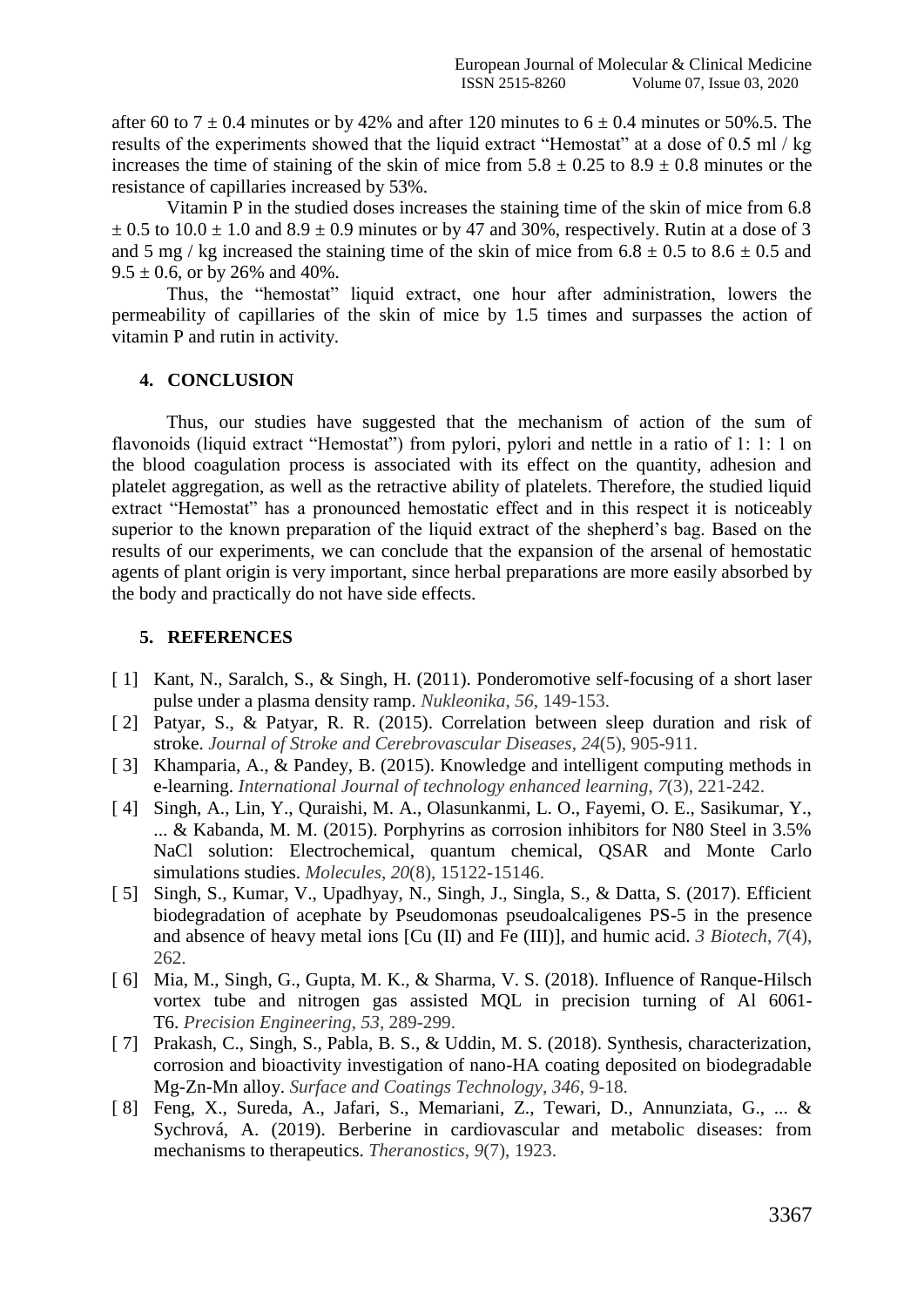- [ 9] Bashir, S., Sharma, V., Lgaz, H., Chung, I. M., Singh, A., & Kumar, A. (2018). The inhibition action of analgin on the corrosion of mild steel in acidic medium: A combined theoretical and experimental approach. *Journal of Molecular Liquids*, *263*, 454-462.
- [ 10] Sidhu, G. K., Singh, S., Kumar, V., Dhanjal, D. S., Datta, S., & Singh, J. (2019). Toxicity, monitoring and biodegradation of organophosphate pesticides: a review. *Critical Reviews in Environmental Science and Technology*, *49*(13), 1135-1187.
- [ 11] Nanda, V., & Kant, N. (2014). Enhanced relativistic self-focusing of Hermite-cosh-Gaussian laser beam in plasma under density transition. *Physics of Plasmas*, *21*(4), 042101.
- [ 12] Kotla, N. G., Gulati, M., Singh, S. K., & Shivapooja, A. (2014). Facts, fallacies and future of dissolution testing of polysaccharide based colon-specific drug delivery. *Journal of Controlled Release*, *178*, 55-62.
- [13] Farooq, R., & Shankar, R. (2016). Role of structural equation modeling in scale development. *Journal of Advances in Management Research*.
- [ 14] Singh, S., Ramakrishna, S., & Gupta, M. K. (2017). Towards zero waste manufacturing: A multidisciplinary review. *Journal of cleaner production*, *168*, 1230-1243.
- [ 15] Mahla, S. K., Dhir, A., Gill, K. J., Cho, H. M., Lim, H. C., & Chauhan, B. S. (2018). Influence of EGR on the simultaneous reduction of NOx-smoke emissions trade-off under CNG-biodiesel dual fuel engine. *Energy*, *152*, 303-312.
- [ 16] Nanda, V., Kant, N., & Wani, M. A. (2013). Self-focusing of a Hermite-cosh Gaussian laser beam in a magnetoplasma with ramp density profile. *Physics of Plasmas*, *20*(11), 113109.
- [ 17] Kaur, P., Singh, S. K., Garg, V., Gulati, M., & Vaidya, Y. (2015). Optimization of spray drying process for formulation of solid dispersion containing polypeptide-k powder through quality by design approach. *Powder Technology*, *284*, 1-11.
- [ 18] Sharma, D., & Saharan, B. S. (2016). Functional characterization of biomedical potential of biosurfactant produced by Lactobacillus helveticus. *Biotechnology Reports*, *11*, 27-35.
- [ 19] Wani, A. B., Chadar, H., Wani, A. H., Singh, S., & Upadhyay, N. (2017). Salicylic acid to decrease plant stress. *Environmental Chemistry Letters*, *15*(1), 101-123.
- [ 20] Mishra, V., Patil, A., Thakur, S., & Kesharwani, P. (2018). Carbon dots: emerging theranostic nanoarchitectures. *Drug discovery today*, *23*(6), 1219-1232.
- [ 21] Kumar, V., Pitale, S. S., Mishra, V., Nagpure, I. M., Biggs, M. M., Ntwaeaborwa, O. M., & Swart, H. C. (2010). Luminescence investigations of Ce3+ doped CaS nanophosphors. *Journal of alloys and compounds*, *492*(1-2), L8-L12.
- [ 22] Pudake, R. N., Swaminathan, S., Sahu, B. B., Leandro, L. F., & Bhattacharyya, M. K. (2013). Investigation of the Fusariumvirguliformefvtox1 mutants revealed that the FvTox1 toxin is involved in foliar sudden death syndrome development in soybean. *Current genetics*, *59*(3), 107-117.
- [ 23] Kapoor, B., Singh, S. K., Gulati, M., Gupta, R., & Vaidya, Y. (2014). Application of liposomes in treatment of rheumatoid arthritis: quo vadis. *The scientific world Journal*, *2014*.
- [ 24] Haldhar, R., Prasad, D., & Saxena, A. (2018). Myristica fragrans extract as an ecofriendly corrosion inhibitor for mild steel in 0.5 M H2SO4 solution. *Journal of Environmental Chemical Engineering*, *6*(2), 2290-2301.
- [ 25] Bordoloi, N., Sharma, A., Nautiyal, H., & Goel, V. (2018). An intense review on the latest advancements of Earth Air Heat Exchangers. *Renewable and Sustainable Energy Reviews*, *89*, 261-280.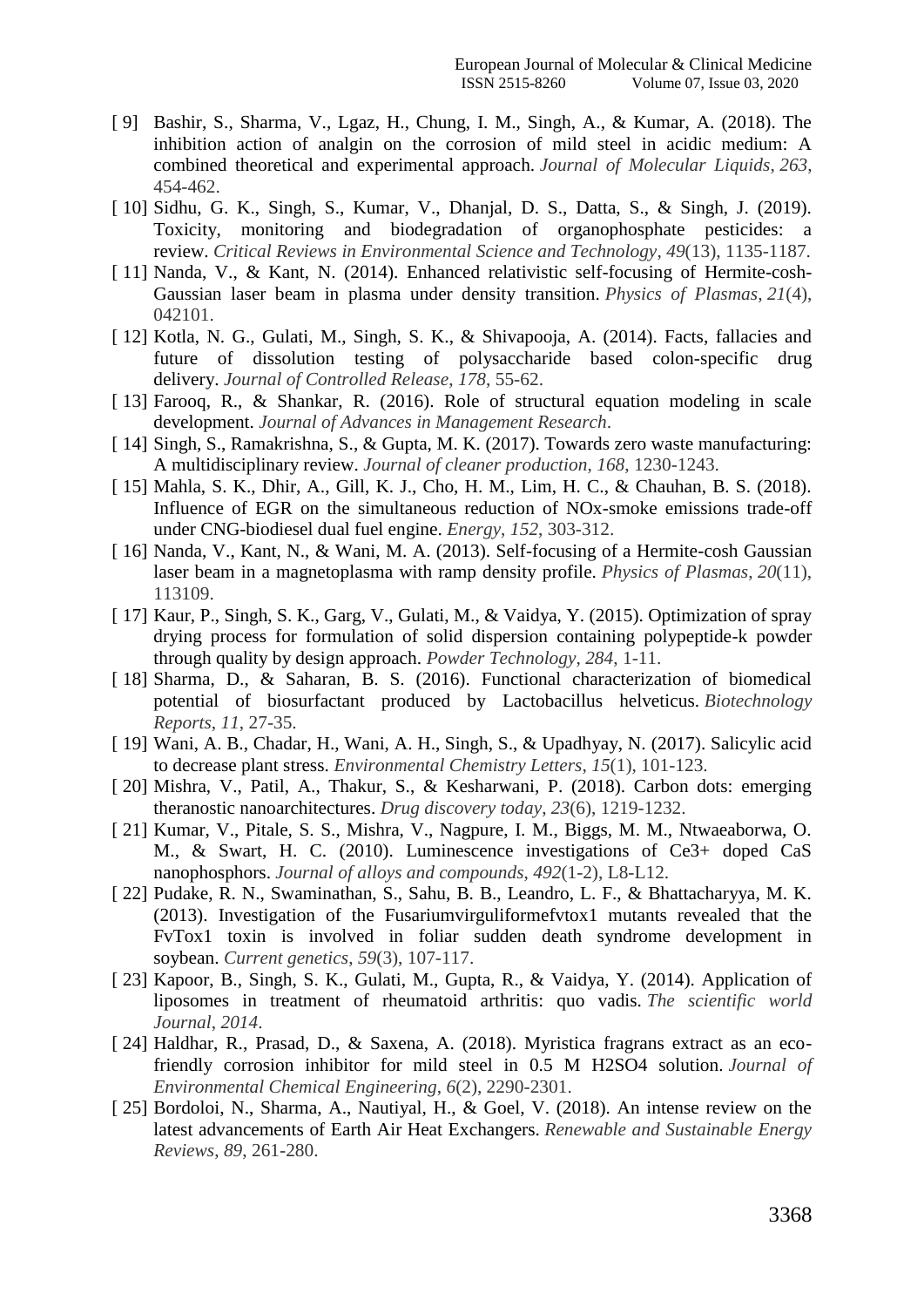- [ 26] Sharma, P., Mehta, M., Dhanjal, D. S., Kaur, S., Gupta, G., Singh, H., ... & Chellappan, D. K. (2019). Emerging trends in the novel drug delivery approaches for the treatment of lung cancer. *Chemico-biological interactions*, *309*, 108720.
- [ 27] Goga, G., Chauhan, B. S., Mahla, S. K., & Cho, H. M. (2019). Performance and emission characteristics of diesel engine fueled with rice bran biodiesel and nbutanol. *Energy Reports*, *5*, 78-83.
- [ 28] Umashankar, M. S., Sachdeva, R. K., & Gulati, M. (2010). Aquasomes: a promising carrier for peptides and protein delivery. *Nanomedicine: Nanotechnology, Biology and Medicine*, *6*(3), 419-426.
- [ 29] Sharma, A., Shree, V., & Nautiyal, H. (2012). Life cycle environmental assessment of an educational building in Northern India: A case study. *Sustainable Cities and Society*, *4*, 22-28.
- [ 30] Kaur, T., Kumar, S., Bhat, B. H., Want, B., & Srivastava, A. K. (2015). Effect on dielectric, magnetic, optical and structural properties of Nd–Co substituted barium hexaferrite nanoparticles. *Applied Physics A*, *119*(4), 1531-1540.
- [ 31] Datta, S., Singh, J., Singh, S., & Singh, J. (2016). Earthworms, pesticides and sustainable agriculture: a review. *Environmental Science and Pollution Research*, *23*(9), 8227-8243.
- [ 32] Vij, S., & Bedi, H. S. (2016). Are subjective business performance measures justified?. *International Journal of Productivity and Performance Management*.
- [ 33] Chawla, R., & Sharma, S. (2017). Molecular dynamics simulation of carbon nanotube pull-out from polyethylene matrix. *Composites Science and Technology*, *144*, 169-177.
- [ 34] Prakash, C., & Uddin, M. S. (2017). Surface modification of β-phase Ti implant by hydroaxyapatite mixed electric discharge machining to enhance the corrosion resistance and in-vitro bioactivity. *Surface and Coatings Technology*, *326*, 134-145.
- [ 35] Saxena, A., Prasad, D., & Haldhar, R. (2018). Investigation of corrosion inhibition effect and adsorption activities of Cuscuta reflexa extract for mild steel in 0.5 M H2SO4. *Bioelectrochemistry*, *124*, 156-164.
- [ 36] Prabhakar, P. K., Kumar, A., & Doble, M. (2014). Combination therapy: a new strategy to manage diabetes and its complications. *Phytomedicine*, *21*(2), 123-130.
- [ 37] Wheeler, K. C., Jena, M. K., Pradhan, B. S., Nayak, N., Das, S., Hsu, C. D., ... & Nayak, N. R. (2018). VEGF may contribute to macrophage recruitment and M2 polarization in the decidua. *PLoS One*, *13*(1), e0191040.
- [ 38] Singh, A., Lin, Y., Ansari, K. R., Quraishi, M. A., Ebenso, E. E., Chen, S., & Liu, W. (2015). Electrochemical and surface studies of some Porphines as corrosion inhibitor for J55 steel in sweet corrosion environment. *Applied Surface Science*, *359*, 331-339.
- [ 39] Gill, J. P. K., Sethi, N., Mohan, A., Datta, S., & Girdhar, M. (2018). Glyphosate toxicity for animals. *Environmental Chemistry Letters*, *16*(2), 401-426.
- [ 40] Kumar, V., Singh, S., Singh, J., & Upadhyay, N. (2015). Potential of plant growth promoting traits by bacteria isolated from heavy metal contaminated soils. *Bulletin of environmental contamination and toxicology*, *94*(6), 807-814.
- [ 41] Patel, S. (2012). Potential of fruit and vegetable wastes as novel biosorbents: summarizing the recent studies. *Reviews in Environmental Science and Bio/Technology*, *11*(4), 365-380.
- [ 42] Srivastava, G., Das, C. K., Das, A., Singh, S. K., Roy, M., Kim, H., ... & Philip, D. (2014). Seed treatment with iron pyrite (FeS 2) nanoparticles increases the production of spinach. *RSC Advances*, *4*(102), 58495-58504.
- [ 43] Nagpal, R., Behare, P. V., Kumar, M., Mohania, D., Yadav, M., Jain, S., ... & Henry, C. J. K. (2012). Milk, milk products, and disease free health: an updated overview. *Critical reviews in food science and nutrition*, *52*(4), 321-333.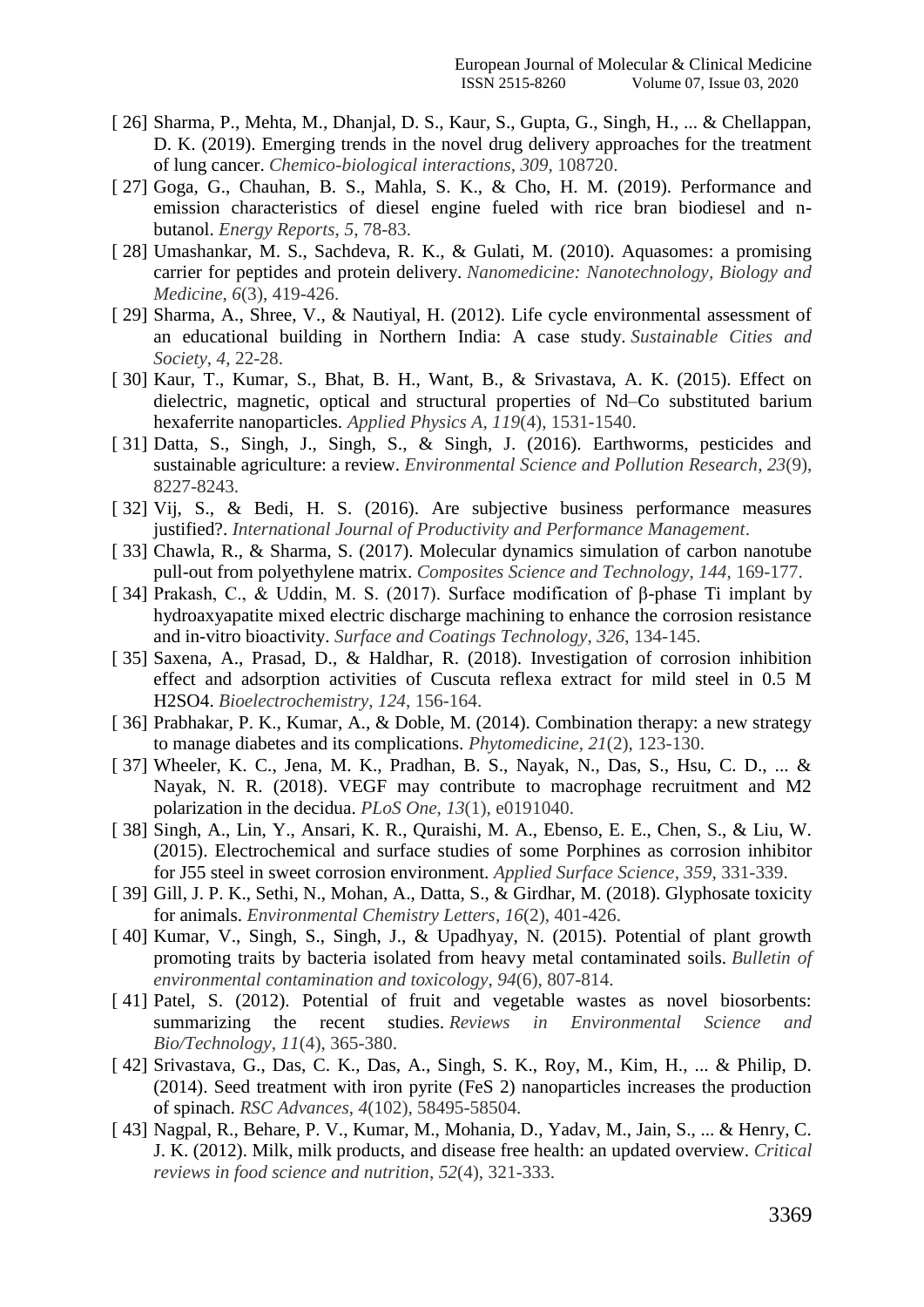- [ 44] Vaid, S. K., Kumar, B., Sharma, A., Shukla, A. K., & Srivastava, P. C. (2014). Effect of Zn solubilizing bacteria on growth promotion and Zn nutrition of rice. *Journal of soil science and plant nutrition*, *14*(4), 889-910.
- [ 45] Lin, Y., Singh, A., Ebenso, E. E., Wu, Y., Zhu, C., & Zhu, H. (2015). Effect of poly (methyl methacrylate-co-N-vinyl-2-pyrrolidone) polymer on J55 steel corrosion in 3.5% NaCl solution saturated with CO2. *Journal of the Taiwan Institute of Chemical Engineers*, *46*, 214-222.
- [ 46] Mahesh, K. V., Singh, S. K., & Gulati, M. (2014). A comparative study of top-down and bottom-up approaches for the preparation of nanosuspensions of glipizide. *Powder technology*, *256*, 436-449.
- [ 47] Singh, G., Gupta, M. K., Mia, M., & Sharma, V. S. (2018). Modeling and optimization of tool wear in MQL-assisted milling of Inconel 718 superalloy using evolutionary techniques. *The International Journal of Advanced Manufacturing Technology*, *97*(1-4), 481-494.
- [ 48] Chauhan, C. C., Kagdi, A. R., Jotania, R. B., Upadhyay, A., Sandhu, C. S., Shirsath, S. E., & Meena, S. S. (2018). Structural, magnetic and dielectric properties of Co-Zr substituted M-type calcium hexagonal ferrite nanoparticles in the presence of α-Fe2O3 phase. *Ceramics International*, *44*(15), 17812-17823.
- [ 49] Sharma, A., Shahzad, B., Kumar, V., Kohli, S. K., Sidhu, G. P. S., Bali, A. S., ... & Zheng, B. (2019). Phytohormones regulate accumulation of osmolytes under abiotic stress. *Biomolecules*, *9*(7), 285.
- [ 50] Balakumar, P., Chakkarwar, V. A., Kumar, V., Jain, A., Reddy, J., & Singh, M. (2008). Experimental models for nephropathy. *Journal of the Renin-Angiotensin-Aldosterone System*, *9*(4), 189-195.
- [ 51] Singh, A., Lin, Y., Liu, W., Kuanhai, D., Pan, J., Huang, B., ... & Zeng, D. (2014). A study on the inhibition of N80 steel in 3.5% NaCl solution saturated with CO2 by fruit extract of Gingko biloba. *Journal of the Taiwan Institute of Chemical Engineers*, *45*(4), 1918-1926.
- [ 52] Kaur, T., Kaur, B., Bhat, B. H., Kumar, S., & Srivastava, A. K. (2015). Effect of calcination temperature on microstructure, dielectric, magnetic and optical properties of Ba0. 7La0. 3Fe11. 7Co0. 3O19 hexaferrites. *Physica B: Condensed Matter*, *456*, 206- 212.
- [ 53] Singh, P., Singh, A., & Quraishi, M. A. (2016). Thiopyrimidine derivatives as new and effective corrosion inhibitors for mild steel in hydrochloric acid: Electrochemical and quantum chemical studies. *Journal of the Taiwan Institute of Chemical Engineers*, *60*, 588-601.
- [ 54] Anand, A., Patience, A. A., Sharma, N., & Khurana, N. (2017). The present and future of pharmacotherapy of Alzheimer's disease: A comprehensive review. *European journal of pharmacology*, *815*, 364-375.
- [ 55] Saxena, A., Prasad, D., Haldhar, R., Singh, G., & Kumar, A. (2018). Use of Sida cordifolia extract as green corrosion inhibitor for mild steel in 0.5 M H2SO4. *Journal of environmental chemical engineering*, *6*(1), 694-700.
- [ 56] Ahmadi, M. H., Ghazvini, M., Sadeghzadeh, M., Alhuyi Nazari, M., Kumar, R., Naeimi, A., & Ming, T. (2018). Solar power technology for electricity generation: A critical review. *Energy Science & Engineering*, *6*(5), 340-361.
- [ 57] Kant, N., Wani, M. A., & Kumar, A. (2012). Self-focusing of Hermite–Gaussian laser beams in plasma under plasma density ramp. *Optics Communications*, *285*(21-22), 4483-4487.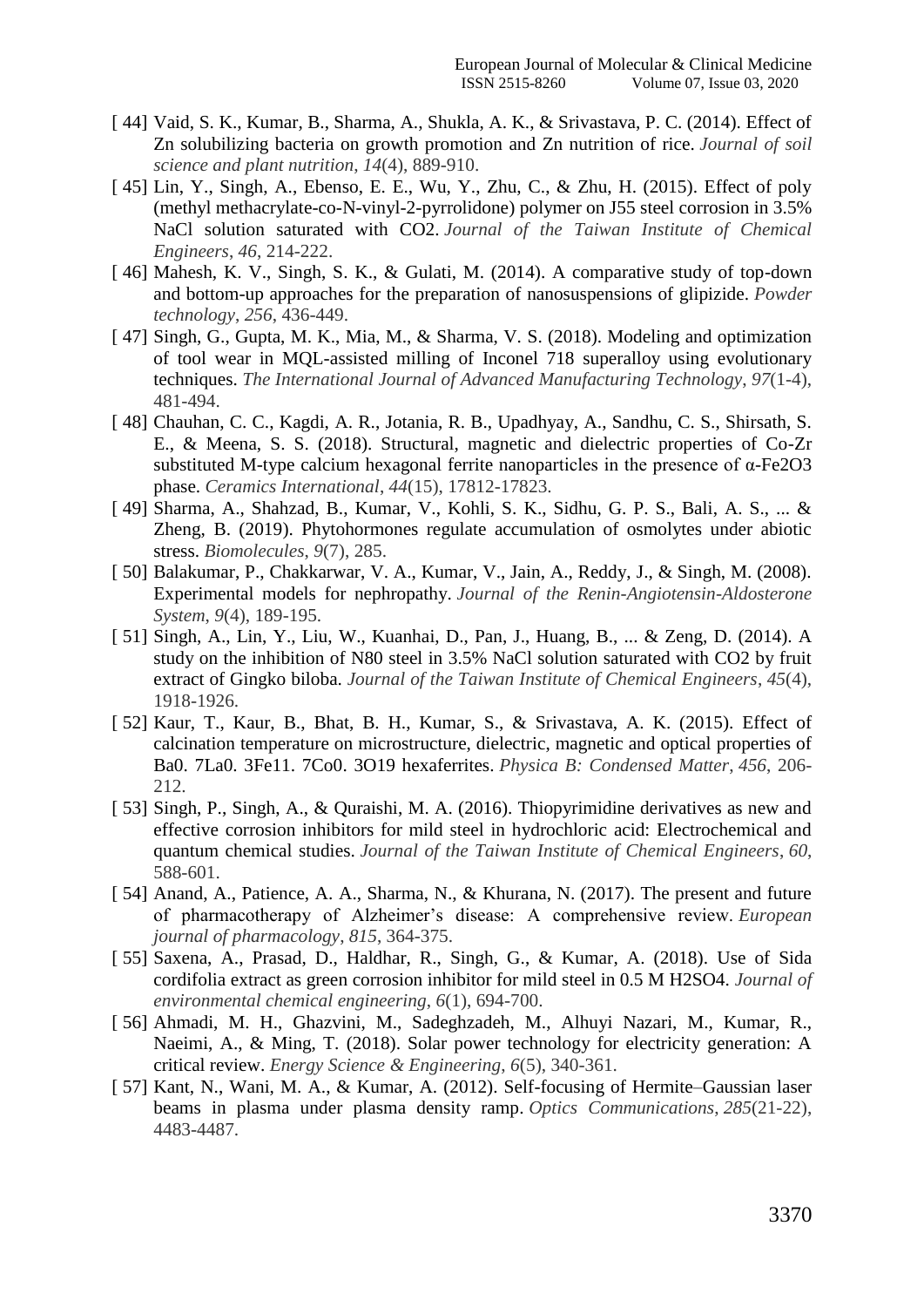- [ 58] Gupta, V. K., Sethi, B., Upadhyay, N., Kumar, S., Singh, R., & Singh, L. P. (2011). Iron (III) selective electrode based on S-methyl N-(methylcarbamoyloxy) thioacetimidate as a sensing material. *Int. J. Electrochem. Sci*, *6*, 650-663.
- [ 59] Mehta, C. M., Srivastava, R., Arora, S., & Sharma, A. K. (2016). Impact assessment of silver nanoparticles on plant growth and soil bacterial diversity. *3 Biotech*, *6*(2), 254.
- [ 60] Gupta, V. K., Guo, C., Canever, M., Yim, H. R., Sraw, G. K., & Liu, M. (2014). Institutional environment for entrepreneurship in rapidly emerging major economies: the case of Brazil, China, India, and Korea. *International Entrepreneurship and Management Journal*, *10*(2), 367-384.
- [ 61] Singh, A., Lin, Y., Obot, I. B., Ebenso, E. E., Ansari, K. R., & Quraishi, M. A. (2015). Corrosion mitigation of J55 steel in 3.5% NaCl solution by a macrocyclic inhibitor. *Applied Surface Science*, *356*, 341-347.
- [ 62] Ansari, K. R., Quraishi, M. A., Singh, A., Ramkumar, S., & Obote, I. B. (2016). Corrosion inhibition of N80 steel in 15% HCl by pyrazolone derivatives: electrochemical, surface and quantum chemical studies. *RSC advances*, *6*(29), 24130- 24141.
- [ 63] Jnawali, P., Kumar, V., & Tanwar, B. (2016). Celiac disease: Overview and considerations for development of gluten-free foods. *Food Science and Human Wellness*, *5*(4), 169-176.
- [ 64] Saggu, S., Sakeran, M. I., Zidan, N., Tousson, E., Mohan, A., & Rehman, H. (2014). Ameliorating effect of chicory (Chichorium intybus L.) fruit extract against 4-tertoctylphenol induced liver injury and oxidative stress in male rats. *Food and chemical toxicology*, *72*, 138-146.
- [ 65] Bhatia, A., Singh, B., Raza, K., Wadhwa, S., & Katare, O. P. (2013). Tamoxifen-loaded lecithin organogel (LO) for topical application: development, optimization and characterization. *International Journal of Pharmaceutics*, *444*(1-2), 47-59.
- [ 66] Singh, A., Lin, Y., Liu, W., Yu, S., Pan, J., Ren, C., & Kuanhai, D. (2014). Plant derived cationic dye as an effective corrosion inhibitor for 7075 aluminum alloy in 3.5% NaCl solution. *Journal of Industrial and Engineering Chemistry*, *20*(6), 4276- 4285.
- [ 67] Raza, K., Thotakura, N., Kumar, P., Joshi, M., Bhushan, S., Bhatia, A., ... & Katare, O. P. (2015). C60-fullerenes for delivery of docetaxel to breast cancer cells: a promising approach for enhanced efficacy and better pharmacokinetic profile. *International journal of pharmaceutics*, *495*(1), 551-559.
- [ 68] Prabhakar, P. K., Prasad, R., Ali, S., & Doble, M. (2013). Synergistic interaction of ferulic acid with commercial hypoglycemic drugs in streptozotocin induced diabetic rats. *Phytomedicine*, *20*(6), 488-494.
- [ 69] Chaudhary, A., & Singh, S. S. (2012, September). Lung cancer detection on CT images by using image processing. In *2012 International Conference on Computing Sciences* (pp. 142-146). IEEE.
- [ 70] Mishra, V., Bansal, K. K., Verma, A., Yadav, N., Thakur, S., Sudhakar, K., & Rosenholm, J. M. (2018). Solid lipid nanoparticles: Emerging colloidal nano drug delivery systems. *Pharmaceutics*, *10*(4), 191.
- [ 71] Singh, A. (2012). Hydroxyapatite, a biomaterial: its chemical synthesis, characterization and study of biocompatibility prepared from shell of garden snail, Helix aspersa. *Bulletin of Materials Science*, *35*(6), 1031-1038.
- [ 72] Arora, S., & Anand, P. (2019). Binary butterfly optimization approaches for feature selection. *Expert Systems with Applications*, *116*, 147-160.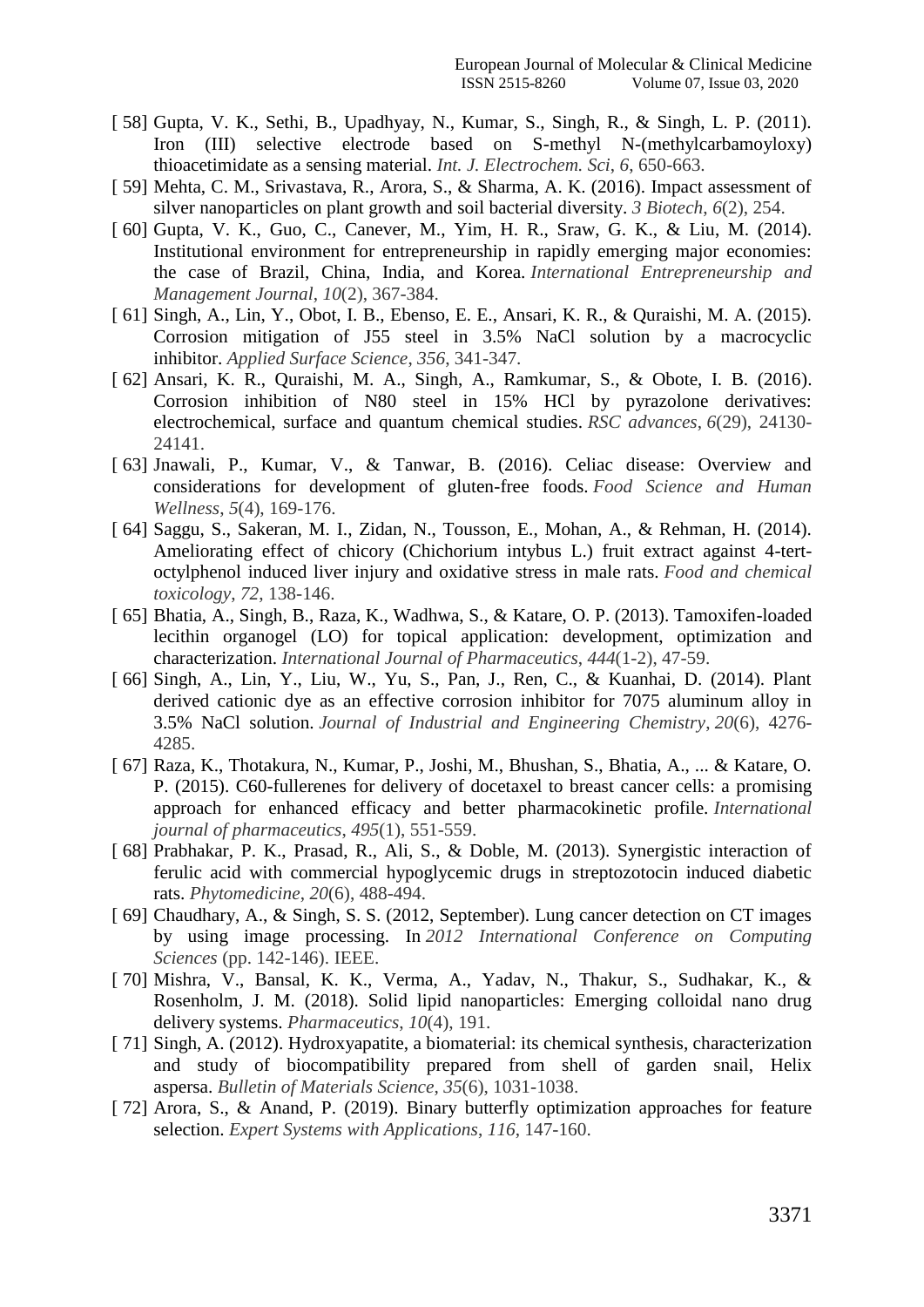- [ 73] Chhikara, N., Kushwaha, K., Sharma, P., Gat, Y., & Panghal, A. (2019). Bioactive compounds of beetroot and utilization in food processing industry: A critical review. *Food Chemistry*, *272*, 192-200.
- [ 74] Singh, S., Kumar, V., Chauhan, A., Datta, S., Wani, A. B., Singh, N., & Singh, J. (2018). Toxicity, degradation and analysis of the herbicide atrazine. *Environmental chemistry letters*, *16*(1), 211-237.
- [ 75] Baranwal, T., & Pateriya, P. K. (2016, January). Development of IoT based smart security and monitoring devices for agriculture. In *2016 6th International Conference-Cloud System and Big Data Engineering (Confluence)* (pp. 597-602). IEEE.
- [ 76] Trukhanov, S. V., Trukhanov, A. V., Salem, M. M., Trukhanova, E. L., Panina, L. V., Kostishyn, V. G., ... & Sivakov, V. (2018). Preparation and investigation of structure, magnetic and dielectric properties of (BaFe11. 9Al0. 1O19) 1-x-(BaTiO3) x bicomponent ceramics. *Ceramics International*, *44*(17), 21295-21302.
- [ 77] Singh, S., Singh, N., Kumar, V., Datta, S., Wani, A. B., Singh, D., ... & Singh, J. (2016). Toxicity, monitoring and biodegradation of the fungicide carbendazim. *Environmental chemistry letters*, *14*(3), 317-329.
- [ 78] Bhyan, B., Jangra, S., Kaur, M., & Singh, H. (2011). Orally fast dissolving films: innovations in formulation and technology. *Int J Pharm Sci Rev Res*, *9*(2), 9-15.
- [ 79] Saxena, A., Prasad, D., Haldhar, R., Singh, G., & Kumar, A. (2018). Use of Saraca ashoka extract as green corrosion inhibitor for mild steel in 0.5 M H2SO4. *Journal of Molecular Liquids*, *258*, 89-97.
- [ 80] Panghal, A., Janghu, S., Virkar, K., Gat, Y., Kumar, V., & Chhikara, N. (2018). Potential non-dairy probiotic products–A healthy approach. *Food bioscience*, *21*, 80-89.
- [ 81] Kumar, D., Agarwal, G., Tripathi, B., Vyas, D., & Kulshrestha, V. (2009). Characterization of PbS nanoparticles synthesized by chemical bath deposition. *Journal of Alloys and Compounds*, *484*(1-2), 463-466.
- [ 82] Ansari, K. R., Quraishi, M. A., & Singh, A. (2015). Corrosion inhibition of mild steel in hydrochloric acid by some pyridine derivatives: an experimental and quantum chemical study. *Journal of Industrial and Engineering Chemistry*, *25*, 89-98.
- [ 83] Singh, P. S., Singh, T., & Kaur, P. (2008). Variation of energy absorption buildup factors with incident photon energy and penetration depth for some commonly used solvents. *Annals of Nuclear Energy*, *35*(6), 1093-1097.
- [ 84] Ansari, K. R., Quraishi, M. A., & Singh, A. (2015). Isatin derivatives as a non-toxic corrosion inhibitor for mild steel in 20% H2SO4. *Corrosion Science*, *95*, 62-70.
- [ 85] Singh, A., Lin, Y., Ebenso, E. E., Liu, W., Pan, J., & Huang, B. (2015). Gingko biloba fruit extract as an eco-friendly corrosion inhibitor for J55 steel in CO2 saturated 3.5% NaCl solution. *Journal of Industrial and Engineering Chemistry*, *24*, 219-228.
- [ 86] Dey, A., Bhattacharya, R., Mukherjee, A., & Pandey, D. K. (2017). Natural products against Alzheimer's disease: Pharmaco-therapeutics and biotechnological interventions. *Biotechnology Advances*, *35*(2), 178-216.
- [ 87] Ansari, K. R., Quraishi, M. A., & Singh, A. (2015). Pyridine derivatives as corrosion inhibitors for N80 steel in 15% HCl: Electrochemical, surface and quantum chemical studies. *Measurement*, *76*, 136-147.
- [88] Patel, S. (2012). Threats, management and envisaged utilizations of aquatic weed Eichhornia crassipes: an overview. *Reviews in Environmental Science and Bio/Technology*, *11*(3), 249-259.
- [ 89] Mia, M., Gupta, M. K., Singh, G., Królczyk, G., & Pimenov, D. Y. (2018). An approach to cleaner production for machining hardened steel using different coolinglubrication conditions. *Journal of Cleaner Production*, *187*, 1069-1081.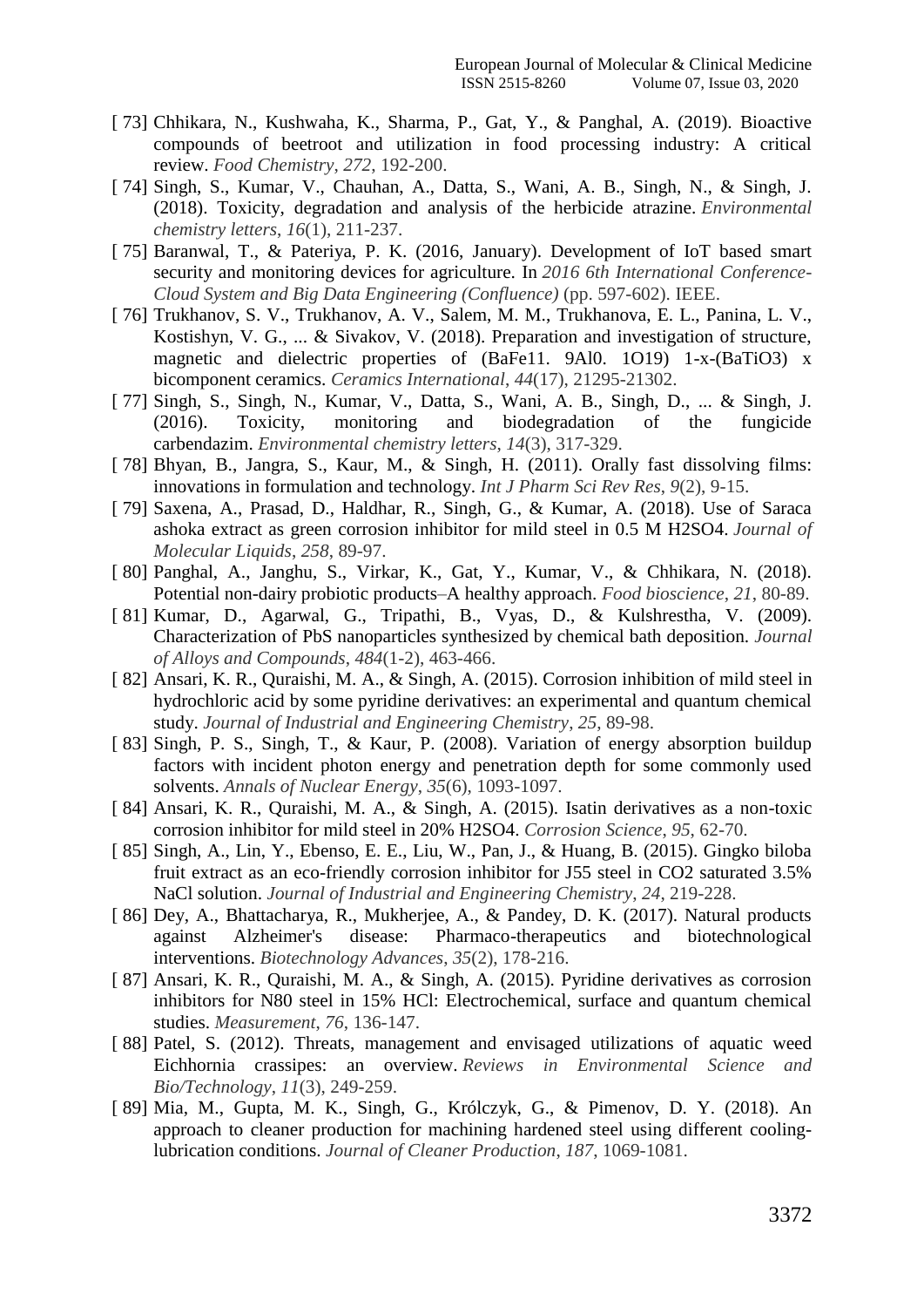- [ 90] Kondrateva T.S. Biopharmaceutical studies of children's suppositories with phosphothiamine. Pharmacy.-Moscow, 1990.-No.5.-P.14-15.
- [ 91] Maksudova F.Kh., Karieva E.S., Tursunova M.Kh. Study of the pharmacological properties of the combined gel of sodium diclofenac and benzketozone ./Infection, immunity and pharmacologists I.- Tashkent.-2015.-№5.C.160-163 /
- [ 92] Maksudova F. Kh., Karieva E. S. In vitro equivalence evaluationce of diclofenac sodium generic medicinal preparation. // Pharmacy, a scientific and practical journal, special issue, St. Petersburg, 2016, pp. 461-464.
- [ 93] Piotrovsky V.K. Model and model-independent methods for describing pharmacokinetics: advantages, disadvantages and interrelation. // Antibiotics and medical biotechnology. -Moscow, 1997.-№7.P.492-497.
- [ 94] Kukes V.G., Sychev D.A. Clinical pharmacology. 5th ed ., Moscow, 2017, p. 478.
- [ 95] Tillaeva U. M., Azizov U. M. Development of a methodology for isolating the amount of fensulcal determination from a biological object. Materials of the scientific-practical conference "Actual issues of education, science and production in pharmacy. Tashkent, 2009.-P.172 .
- [96] Tillaeva U.M. Standardization and quality control of fensulcal in soft dosage forms. // Authors' dissertation for the study of the academician of the candidate of pharmaceuticals. Sciences . Tashkent. 2011.23 s.
- [ 97] Golovkin V.A. On the importance of pharmacokinetics modeling for increasing the efficiency of biopharmaceutical research. // Optimization of drug supply and ways to increase the effectiveness of pharmaceutical science : Sat. Tez.dokl.-Kharkov, 1986.- P.61-62.
- [ 98] Stefanova A.V. Preclinical studies of medicines. Kiev. -2002. -650 p.
- [ 99] Balagozyan, E.A., Pharmacognostic study of rhizomes with the roots of dioica nettle (Urtica dioica L.). Abstract. K. Farm. N. 2017, Samara.
- [100] Bashelkhanov. I.S. Pharmacotherapeutic efficacy of bird highlander estrus in experimental prostatitis. Abstract. candidate of medical sciences. Ulan-Ude, 2006 .-- 93  $\mathbf{D}$ .
- [ 101] Volkov A.G., Boyko N.V. Bleeding M. Jzangar, 2006 .-- 276 p.
- [102] Volkova.O.V. Pharmacological activity of plant collections with mountaineer. Abstract. Cand. Farm Sciences. M. 2004.
- [ 103] Vorobiev A.I., Gorodetsky V.M., Shulutko E.M. et al. Acute massive blood loss. // Moscow GOETAR Honey - 2001 .-- P. 176.
- [ 104] Dolimov D.N., Vypova N.L., Matchanov A.D. and other. Hemostatic effect of new hemostatic agents based on lagohilina. Materials of the scientific-practical conference "Pharmacy of Kazakhstan: the integration of science, education and production" Shymkent 2009. –P. 303-307.
- [105] Kavtaradze N.Sh., Alania M.D. Chromatospectrophotometric method for the quantitative determination of vitamin K1 in the leaves of Urtica dioica L // Rast. Resources.-Moscow, 2002. T.38.-No. 4.-S.118-120.
- [106] Kireev.A.N. The pharmacological activity of local hemostatic agents in the experiment and in patients with external post-traumatic bleeding at the prehospital stage. Abstract. Ph.D. M. 2005.
- [ 107] Kolesnik Yu.S., Kislichenko V.S., Kuznetsova V.Yu. The study of flavonoids grass shepherd's purse. Ukrainian Journal of Clinical and Laboratory Medicine. 2011, No.6. T.3. -WITH. 122-123.
- [ 108] Kuznetsov N.A. Modern technologies for the treatment of acute blood loss // Consilium medicum.- 2003.- No. 6.- P.347-357.